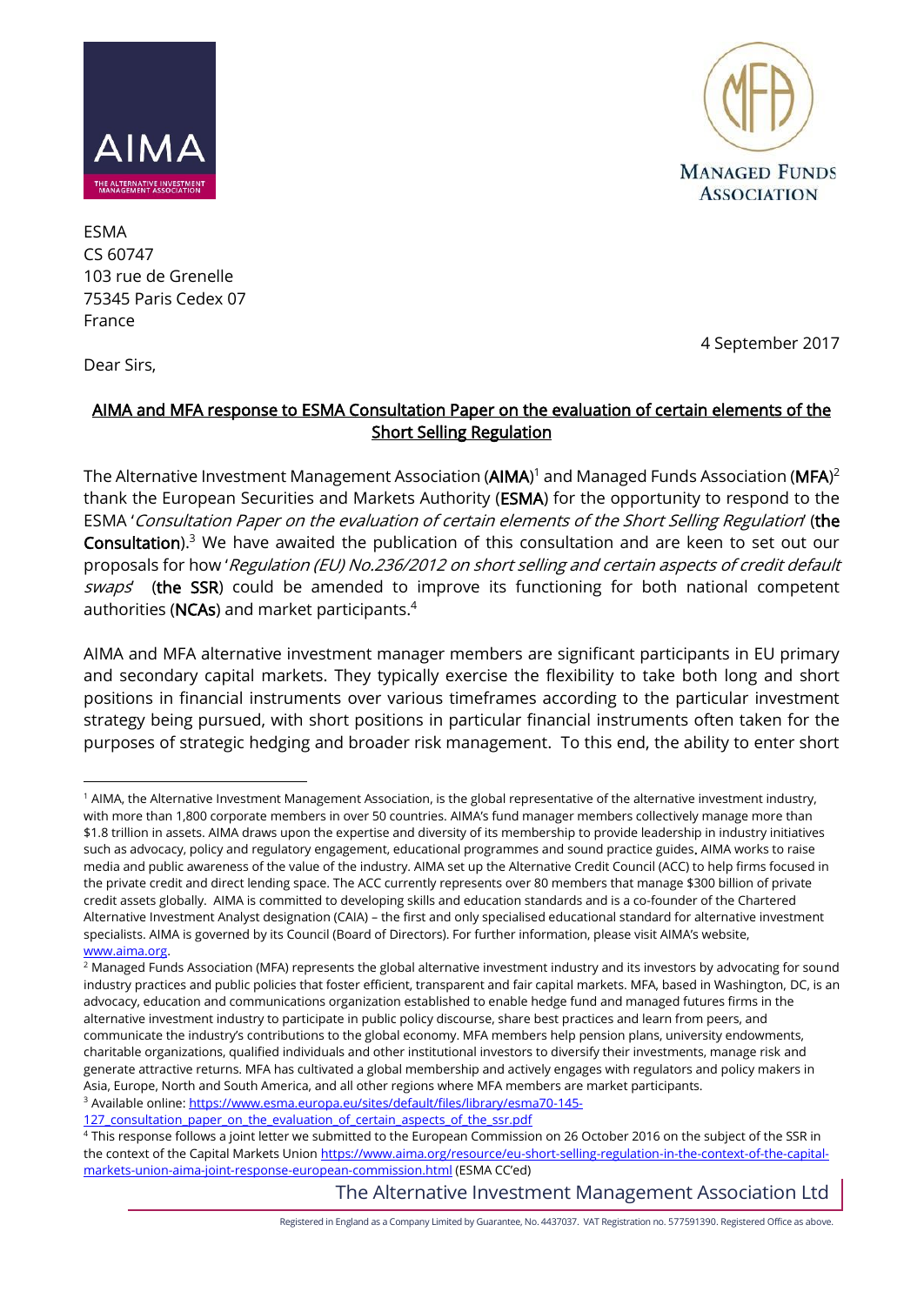



positions is vital to the efficient risk management by asset managers operating on behalf of EU and other institutional investors. The ability to take short positions in a financial instrument is also important for the purposes of market efficiency and accurate pricing, ensuring liquidity is maximised and the formation of price bubbles is minimised.

The central intention of the SSR was to remove regulatory fragmentation and to improve the functioning of the internal market in financial services. Certain aspects of the regime have indeed proved beneficial, such as the prohibition on naked short sales and new mandatory buy-in rules. However, our members consistently raise issues and shortcomings of the SSR that do not function efficiently or beneficially for NCAs or market participants. Several of these issues are covered directly by the Consultation.

Our response below focuses on Sections 3 and 4 of the Consultation, and, in particular, Section 4 on the transparency of net short positions and reporting requirements. We propose amendments to improve the efficient functioning of the SSR so as to enable it to better meet its regulatory objectives on a long-term basis whilst minimising costs for market participants, NCAs and ESMA.

## Our key points are as follows:

- Centralised source of in-scope instruments and issued share capital information we consider that a centralised source of issued share capital and scope information is essential to ensure the efficient functioning of the SSR significant net short position notification regime for both NCAs and market participants. Participants are currently unable to obtain reliable scope and denominator data for their SSR notifications, leading to inadvertent and unnecessary errors and reduced data quality for NCA supervisors. A centralised source of both issued share capital and scope information at EU level, combined with an obligation upon issuers to provide issued share capital figures, would exponentially improve net short position notification quality for NCAs under the SSR and eliminate a huge source of compliance cost and inefficiency for market participants.
- Centralised reporting mechanism we strongly recommend the introduction of a centralised EU SSR notification and disclosure mechanism, alongside the abovementioned source of denominator and scope data. This centralised mechanism would benefit NCAs through enhanced data quality and comparability, reduced erroneous calculations and - if errors in issued share capital data provided by issuers is detected - the efficient centralised cleaning of data. AIMA and MFA members are willing to pay a reasonable cost-based fee to use the mechanism.
- **Extension of notification and disclosure timing to T+2** the current complexities of making net short position notifications under SSR mean that the 15:30 T+1 deadline is extremely tight for market participants and potentially damages data quality for NCAs. We recommend an extension of the deadline by 24 hours to 15:30 T+2 to maximise the accuracy and timeliness of notifications under the SSR. We also support the additional two-hour period offered to NCAs to make public any disclosable net short positions under Article 6 of the SSR by 17:30, also on T+2.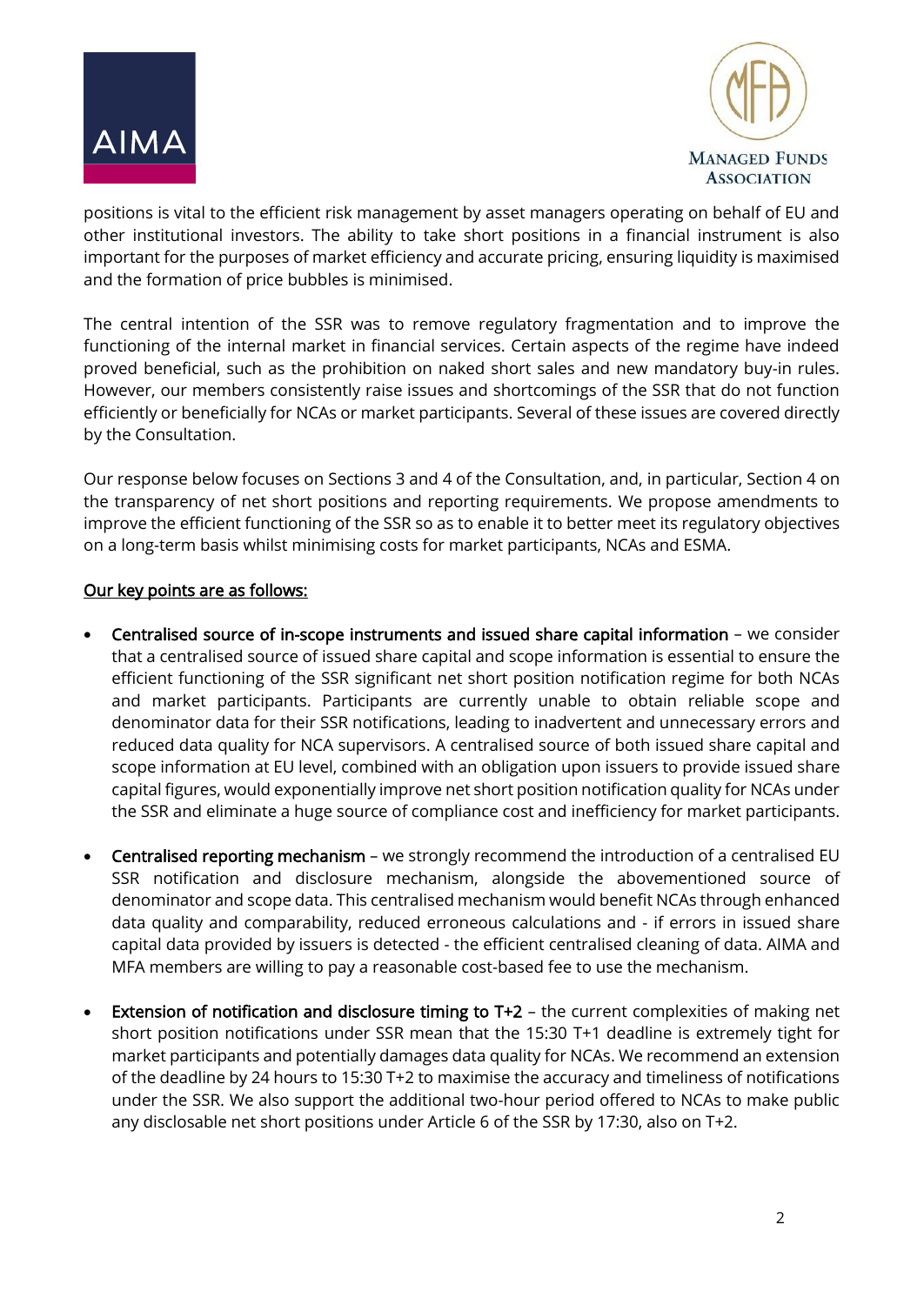



- Removal of 0.1% incremental thresholds we recommend the simplification of the significant net short position thresholds under the SSR; in particular, the elimination of the 0.1% incremental thresholds for additional notifications beyond the main notification and publication thresholds at 0.2% and 0.5% of issued share capital. We do not believe these additional notifications provide a commensurate supervisory benefit to NCAs when compared with the significant costs for participants having to comply with the rules.
- Objective assessments of dual-listed instruments with a primary listing outside the EU we note the application of SSR to non-EU shares with a dual-listing on an EU venue and *vice versa* creates significant compliance difficulties for participants. In addition to the difficulties in discovering which instruments have a dual listing, the Article 16 SSR list of instruments with a primary listing outside of the EU is infrequently updated, thus leading to unnecessary and irrelevant notifications to NCAs. We suggest that a centralised list of in-scope instruments would greatly improve the scope issues of dual-listed instruments, however if this is not introduced we strongly recommend the ability for participants themselves to decide and document - according to robust objective criteria - those shares with a primary listing outside the EU, thus falling outside of the scope of SSR.
- Duration adjustments for both bonds and derivatives AIMA and MFA support Option B within the Consultation to permit the duration adjusted method for both cash and derivative instruments. This would yield results which more closely represent the economic exposure of relevant positions as compared to the results calculated in accordance with the Option A delta approach.

AIMA and MFA would be glad to meet with ESMA and individual steering committee members alongside a selection of fund manager members, either in-person or *via* a conference call, to discuss our response and proposed amendments of the SSR further. If ESMA has any questions or would like to discuss our response further please contact Oliver Robinson of AIMA [\(orobinson@aima.org\)](mailto:orobinson@aima.org) or Matthew Newell of MFA [\(mnewell@managedfundsfa.org\)](mailto:mnewell@managedfunds.org).

Yours faithfully,

/s/ /s/

Jiri Król Stuart J. Kaswell Global Head of Government Affairs Director, General Counsel AIMA MFA

Deputy CEO **Executive Vice President and Managing**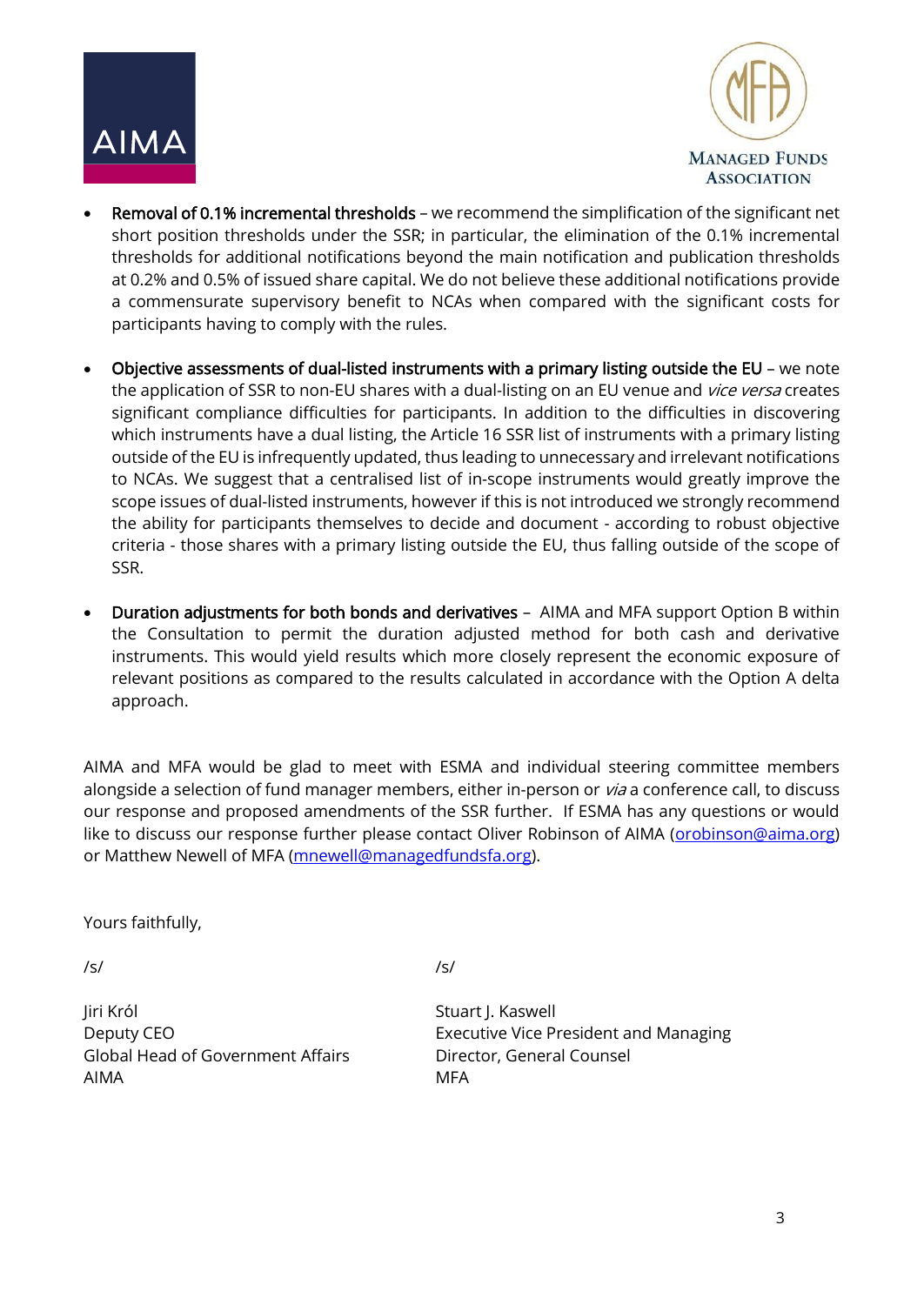



# Annex – AIMA and MFA detailed response to the specific questions

### Q10: What are your views on the proposal to change the procedure to adopt short term bans under Article 23 of the SSR? Please elaborate.

AIMA and MFA believe that trading halts under Article 48 of Directive 2014/65/EU on markets in financial instruments (MiFID II)<sup>5</sup> provide a superior tool for NCAs seeking to calm disorderly market volatility than bans introduced under Article 23 of SSR.

We note the lack of effectiveness demonstrated by such bans within ESMA's analysis contained in the Consultation. In particular, the lack of a statistically significant impact on stock returns of imposing or lifting SSR short selling restrictions, or proof of causality on volatility reductions.<sup>6</sup> These findings are consistent with academic studies on the US Securities and Exchange Commission (SEC) bans on short sales of financial stocks in 2008, which also identify temporary overpricing and negative impacts on market quality though wider spreads and reduced liquidity.<sup>7</sup> ESMA notes at Paragraph 136 of the Consultation that an alternative could be to eliminate the specific ban on short sales contained under Article 23 of the SSR. We support the deletion of Article 23 and suggest that the MiFID II circuit breakers could instead be used to provide a more balanced and effective response to disorderly short term price movements.

We consider that a pause of trading in both directions following significant disorderly price volatility is far preferable to a single directional restriction. An absolute halt avoids the distortion of market pricing and reduced liquidity that is caused by a short only ban, whilst providing an opportunity for participants to reconsider the fundamentals of their particular position and, where relevant, to recalibrate their trading systems.

If Article 23 is nonetheless maintained, AIMA and MFA support the proposal to link it with the engagement of circuit breakers by trading venues under Article 48 of MiFID II. We also support maximising the availability of information for market participants that a particular emergency short sale measure is in effect. Therefore, we support all bans being published immediately on the website of the relevant NCA.

We would suggest going further and giving market participants some form of advance warning to enable them to recalibrate their systems and risk management activities. Rather than the ban becoming effective at the exact moment the notice is posted on the NCA(s) website, we suggest that the SSR provide that emergency bans enter into effect at the market opening of the next trading day and that participants are given sufficient notice beforehand. If bans are introduced intraday, we suggest at least one hour be offered to allow market participants to make the appropriate arrangements and to notify the temporary bans to staff internally.

<u>.</u>

<sup>5</sup> Available online:<http://eur-lex.europa.eu/legal-content/EN/TXT/?uri=CELEX:32014L0065>

<sup>6</sup> The Consultation, at para. 91-97

<sup>7</sup> "Short Sale Constraints, Dispersion of Opinion, and Market Quality: Evidence from the Short Sale Ban on U.S. Financial Stocks" Autore, Billingsley and Kovacs (2009) available online[: https://www.sec.gov/comments/s7-08-09/s70809-3779.pdf](https://www.sec.gov/comments/s7-08-09/s70809-3779.pdf); "The Effects of a Temporary Short-Selling Ban" Haoshu Tian (2014) available online: <https://scholar.princeton.edu/sites/default/files/htian/files/ssban.pdf>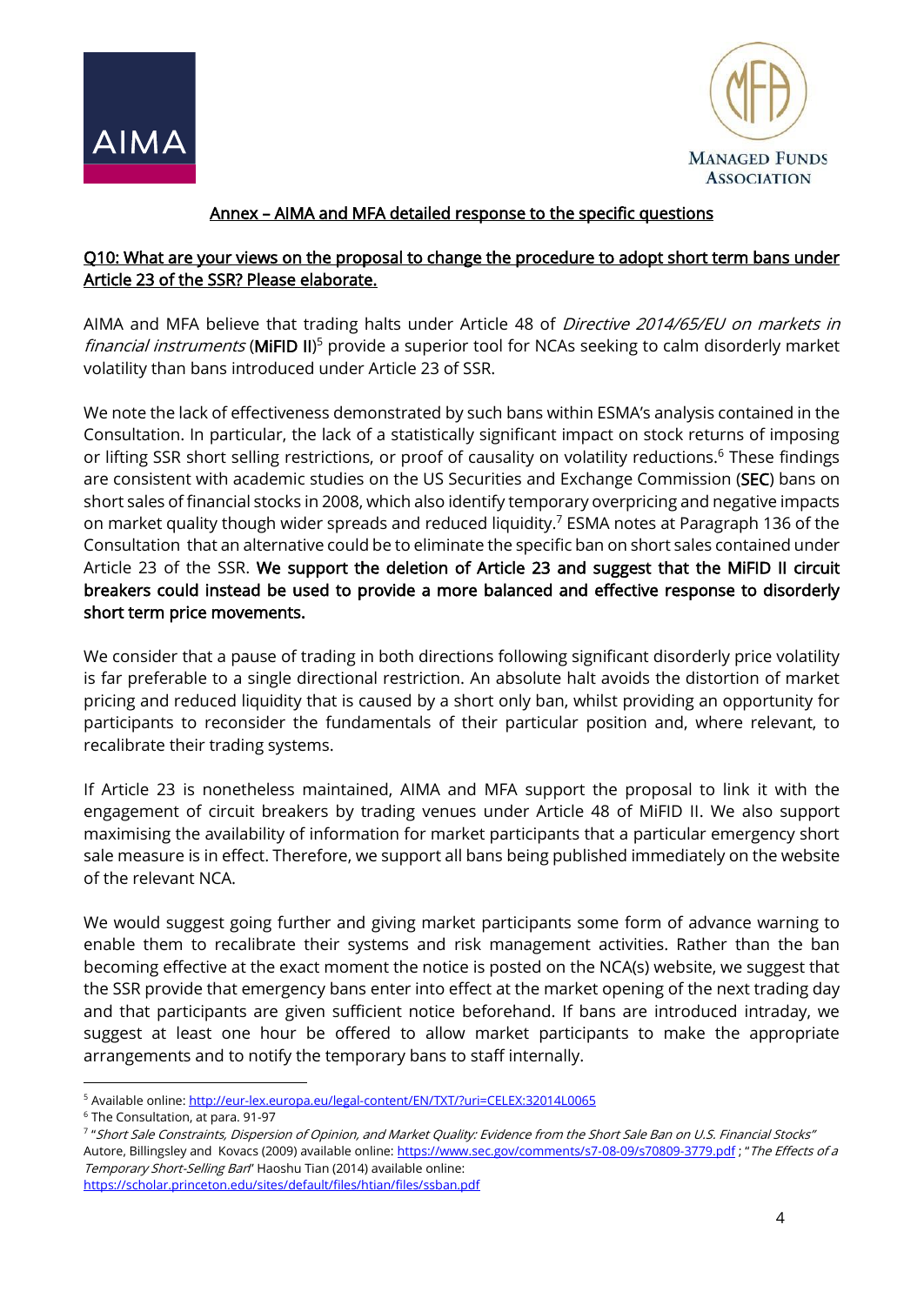



## Q11: What are your views on the proposal to change the scope of short term bans under Article 23 of the SSR? Please elaborate.

As above, we believe that Article 23 should be deleted and the MiFIDII trading halts regime used to deal with short term market movements.

If maintained, we strongly disagree with the first proposal within the Consultation to broaden the scope of the Article 23 emergency short sale bans to include OTC trading and derivatives. We recommend keeping the ban to just "short sales". As ESMA notes, current bans have been ineffective in their objective of easing selling pressure on particular shares. We disagree that this has anything to do with the fact that OTC and derivatives positions are not caught by bans. Instead we suggest that this is due to the economic fundamentals and technical trends of the underlying issuer. Arguably, the publication of a short ban itself also confirms the riskiness of the particular issuer to the broader market leading to further selling pressure. We believe strongly that in an open public market it is not possible to artificially preserve and protect a stock price from fundamental price movements. However, there should be trading halts to step in as a last resort when trading on public markets becomes excessively volatile and disorderly.

We also note that an extension of bans to all OTC and derivative instruments could have significant consequences for market participants. For example, including derivative instruments could damage market participants' risk management by impairing their abilities to adjust their net long positions during the ban – for example, reducing a long cash equity position for dynamic hedging purposes by using a long put option on that equity. If any such extension to derivatives were introduced, we emphasise that the wording would have to be consistent with that under paragraph 131 of the Consultation Paper, which notes that the ban would be on "taking or increasing net short positions". Thus, it should only apply to those participants with existing net short positions, or those moving from a net long to a net short position. It is important for risk management purposes that individual gross short positions entered using derivative contracts are not affected for those with net long positions in a particular issuer.

There are also other emergency mechanisms within the SSR which enable restrictions to be placed on both short selling in OTC markets and "similar transactions", for example, under Article 20 of the SSR. We consider that the broadening of Article 23 is unnecessary.

We nonetheless agree with the ESMA proposal not to include index trading to avoid negative impacts on market liquidity and the second proposal within the Consultation to restrict the scope of shortterm measures to shares traded on a trading venue. As ESMA notes, the mechanism has been redundant for other financial instruments and, even when used, has been of negligible effectiveness.

Q12: Do you see any reasons to change the current levels of the thresholds regarding the notification to competent authorities and the public disclosure of significant net short positions in shares? Please elaborate.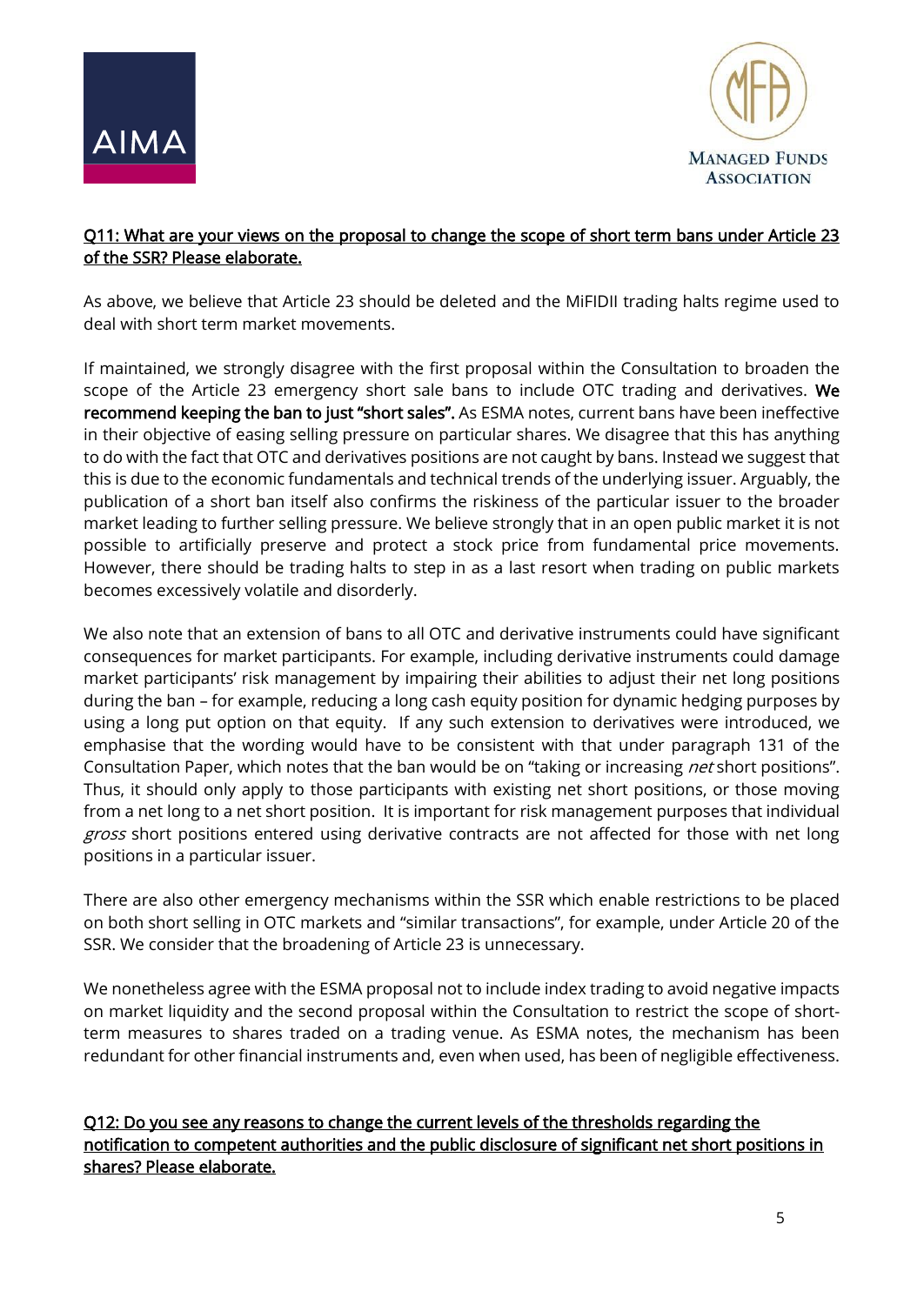



Yes, AIMA and MFA do not believe that the additional incremental notification and disclosure thresholds at each 0.1% of issued share capital above the relevant 0.2% and 0.5% thresholds provide a commensurate supervisory or market benefit, and simply result in additional duplicate costs and burdens on market participants, reducing net returns to EU institutional investors. We recommend that they be deleted. We disagree that the costs to market participants of amending their systems to account for the updated thresholds would outweigh the benefits of these amendments.

Our members recognise the supervisory benefit to NCAs of the 0.2% of issued share capital threshold for private notifications of significant net short positions in shares. We also accept that public disclosures may be desired politically for positions of 0.5% of issued share capital.<sup>8</sup> However, for the purposes of the SSR we suggest that the important information from a market supervisory perspective is binary – i.e., to know which market participants have significant short positions in which publicly issued shares. Similarly for public disclosures, any theoretical benefit to the market is also binary (although indeed we do not believe that there is a benefit) – i.e., the public can see which market participants have a significant net short position in a particular issuer. Giving exact position details down to the nearest 0.1% we feel goes beyond what is necessary to meet the policy objective of SSR and risks inefficient and potentially abusive practices by opportunistic market participants seeking either to replicate the 'smart' money or squeeze those with open short positions.

We note that NCAs should already have the relevant data necessary to discover the exact positions of individual market participants by virtue of transaction reports submitted under *Directive* 2004/39/EC on markets in financial instruments (**MiFID**),<sup>9</sup> becoming MiFID II, as well as the ability to make *ad hoc* data requests from regulated firms when specific information is desired.<sup>10</sup> From the perspective of NCAs and the market, therefore, AIMA and MFA consider that there is little benefit of requiring additional notifications and disclosures of the net short position of a participant for position changes between 0.2% and 0.5% and above 0.5%.

However, the costs of re-notifications at each 0.1% by market participants is significant, especially for those with more dynamic hedging strategies that may cross one or more 0.1% threshold(s) regularly. Our member firms dedicate numerous employee hours every day to comply with the notification and renotification obligation. Due to the disparate notification mechanisms, complex calculations and very poor data availability, SSR notifications have to be completed manually by the vast majority of firms. This often involves double checking all scope and issued share capital data that has been used by any automated systems used to assist the process. The cost of compliance for each firm, therefore, can run to hundreds of thousands of Euros a year. The renotification requirement is a significant component of this cost. The removal of the 0.1% thresholds would go a long way to reducing these costs for alternative investment management firms and, therefore, their end investors including pension funds and insurance companies.

<sup>&</sup>lt;sup>8</sup> Although we also still disagree strongly in principle with non-anonymised public disclosure of significant net short positions (see our response to Question 13)

<sup>9</sup> Available online:<http://eur-lex.europa.eu/legal-content/EN/TXT/?uri=CELEX%3A32004L0039>

<sup>&</sup>lt;sup>10</sup> This is a well-used mechanism by NCAs, with many of our members receiving such requests for *ad hoc* disclosures.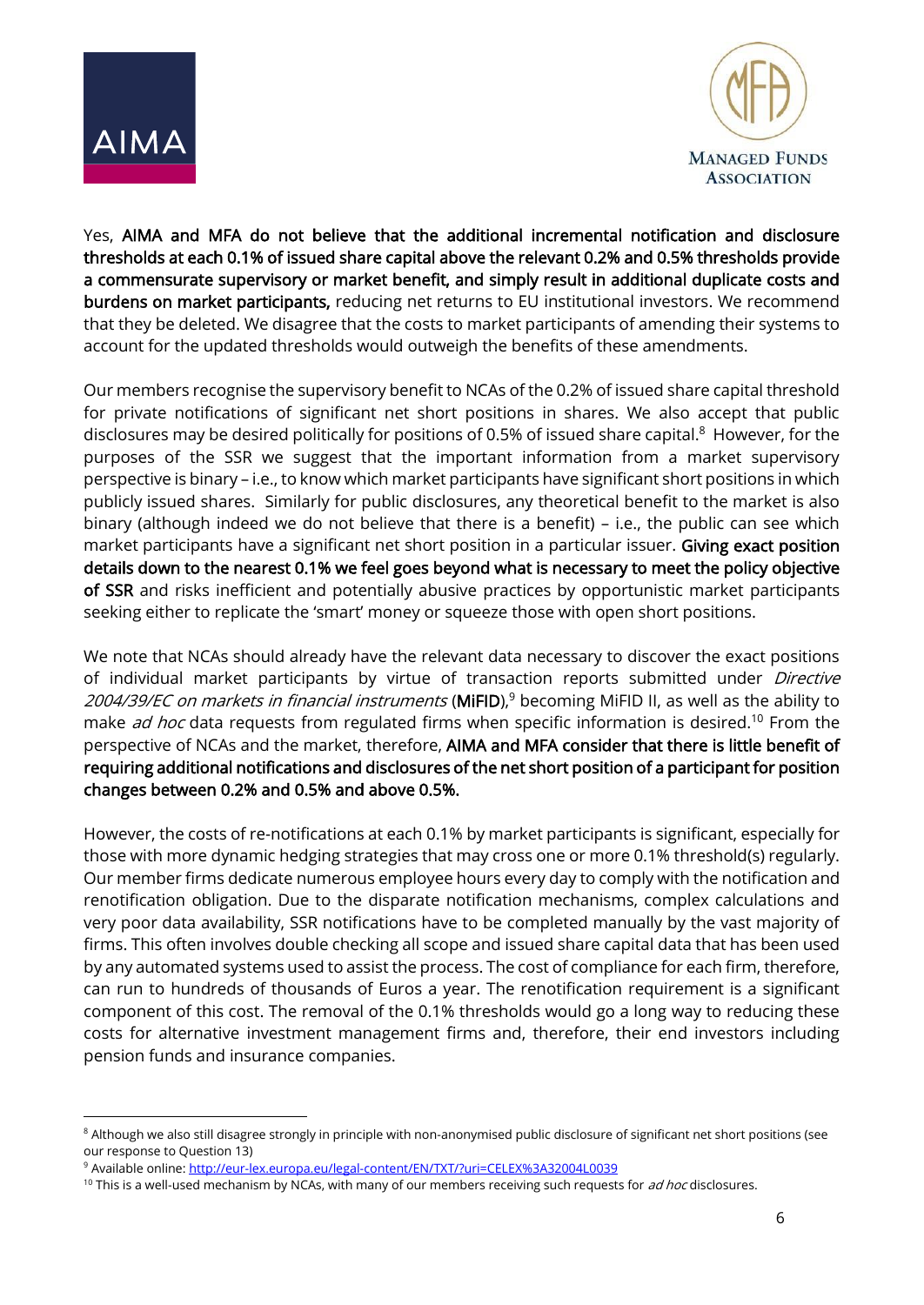

<u>.</u>



We recommend that the 0.1% incremental thresholds be removed – leaving just thresholds at 0.2% and at 0.5% of issued share capital.

## Q13: Do you see benefits in the introduction of a new requirement to publish anonymised aggregated net short positions by issuer on a regular basis? Can you provide a quantification of the benefit of such new requirement to your activity? Please elaborate.

AIMA and MFA disagree with the introduction of an additional anonymised aggregated net short position disclosure regime. We believe that the proposal threatens unnecessary additional cost burdens for NCAs and additional market distortions for market participants. If it were to be introduced, we suggest it should only be as a replacement for the current public significant net short position disclosure requirement contained under Article 6 of SSR.

As we explained during the political development process of the SSR, the one sided publication of granular short position data of individual participants to the broader market introduces the risk of pricing inefficiencies through asymmetric information and potential herding, as well as the risk of abusive practices seeking to squeeze those market participants with open short positions. Named disclosures also creates dangers of issuer reprisals against market participants with net short positions in their shares.<sup>11</sup> Anonymised aggregate public short position information in place of named position information would serve to reduce the risks of firms being unduly targeted by rival market participants or issuers themselves. However, even anonymised aggregate short position data still threatens the same risks of short squeezes and negative pricing implications from asymmetric information being provided to the market. We believe that both in principle should be avoided, although aggregate and anonymised data is preferable to named disclosures from the perspective of market quality.

# Q14: Do you agree that the notification time should be kept at no later than 15:30 on the following trading day? If not, please explain.

AIMA and MFA disagree that the SSR significant net short position notification time should remain at 15:30 T+1. We appreciate that competent authorities wish for data to be provided as soon as is practicable, however, due to the significant complexity involved in making significant net short position calculations and notifications and the global nature of market participants, we urge ESMA to reconsider this timeframe to allow market participants an extra day – with notifications and public disclosures to be made by 15:30 on a T+2 basis.<sup>12</sup>

<sup>&</sup>lt;sup>11</sup> The use of trading stops to avoid crossing Article 6 public disclosure thresholds is commonplace amongst market participants, as can be seen in NCA private notification data, leading to increased complexity for firms for example when seeking to implement an effective risk management strategy, knowing that a direct hedging position in an EU issuer has an explicit limit of 0.5% of issued share capital.

<sup>&</sup>lt;sup>12</sup> Our response below focuses on notifications for shares, but the issues apply similarly in the case of sovereign bonds.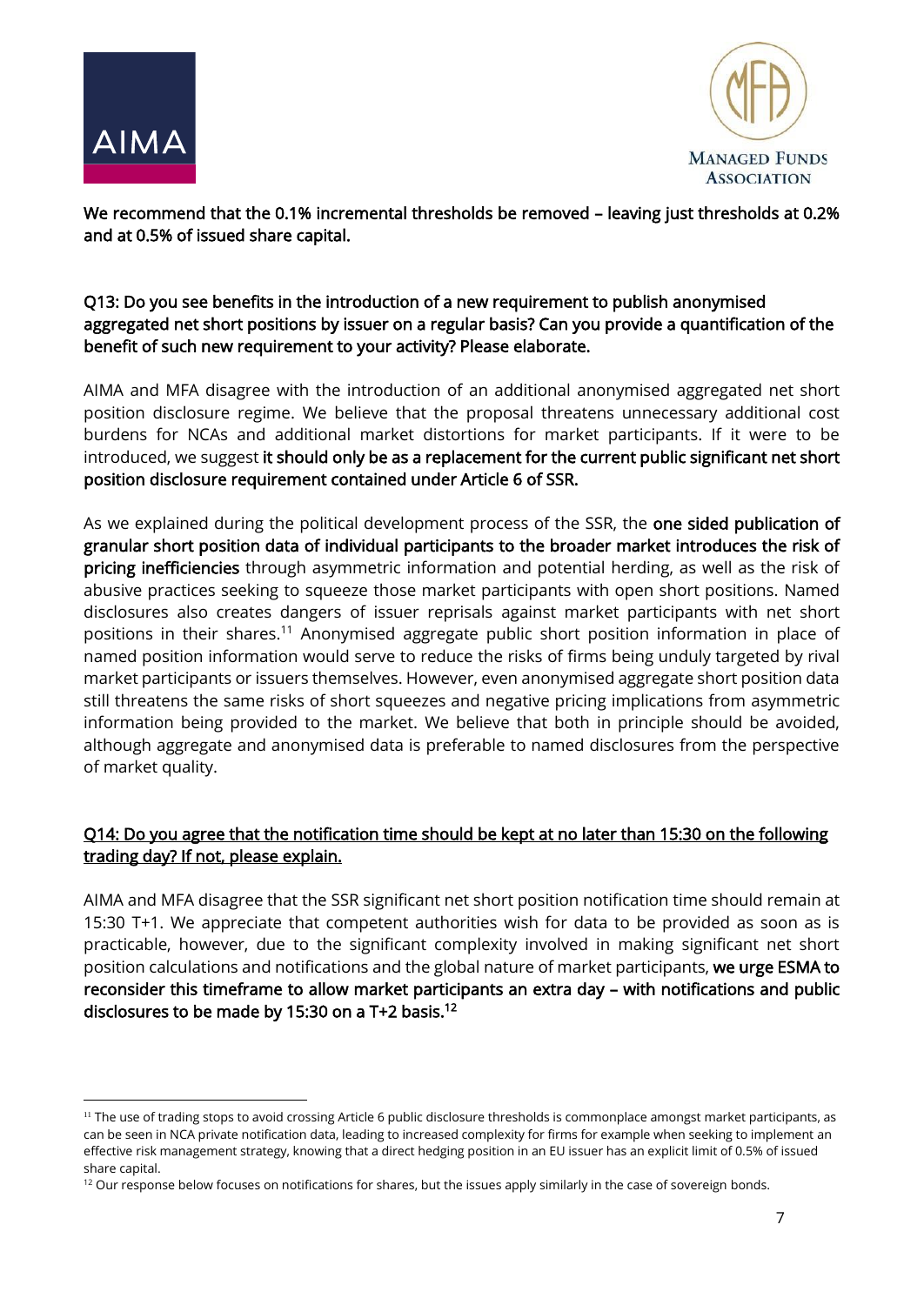



## We also recommend that this additional time period be accompanied by a centralised source of scope and issued share capital data for market participants to better enable firms to submit timely and accurate notifications.

We believe that our proposed additional 24-hour period and centralised source of accurate information for market participants would improve the quality of SSR data for ESMA and NCAs, thus furthering the supervisory objectives of the SSR. The amendments would also enhance the efficient functioning of the SSR for the benefit of market participants.

The below explanation sets out our position and proposals in more detail:

## Timezone issues of 15:30 T+1

A significant number of market participants' businesses are global in nature, with different units responsible for undertaking relevant calculations located in different continents and time-zones across the world. Making a report by 15:30 CET the following day can be extremely difficult for such international participants. Any temporary lack of connectivity between different locations as a result of a web or other IT issue, even for only a couple of hours, renders position calculations and notifications impossible by 15:30 T+1.

This is particularly the case when an in-scope share is actively traded in the US, thus a participant must wait for the US market to shut prior to making its position calculation. This reduces the time for SSR calculations and notifications by five to six hours for instruments traded on the east coast of the US, and up to nine hours for those traded on the west coast.

#### Compliance and operational difficulties

Regardless of time-zone issues, SSR net short position calculations are themselves complex and time consuming. Even when an automated overnight position assessment tool is used by firms, there is still a significant amount of manual work involved in compiling and submitting SSR reports which means submitting a notification by 15:30 T+1 is especially difficult.

In order to make notifications and disclosures, market participants must first:

- (i) evaluate whether their traded securities globally are in-scope of the SSR;
- (ii) obtain the requisite data on the total issued share capital of an issuer (the denominator);
- (iii) calculate their net short position in the share (the numerator), involving the reconciliation, aggregation and netting across numerous accounts, and the decomposition of various indices in which firms have positions; and
- $(iv)$  determine if a relevant SSR threshold has been crossed.

#### Scope of instruments

The SSR applies to all financial instruments as defined under Annex 1 section C of MiFID that are admitted to trading on a trading venue and any derivatives referenced thereto. A 'short position', therefore, not only includes selling the relevant share or debt, but also any transaction creating or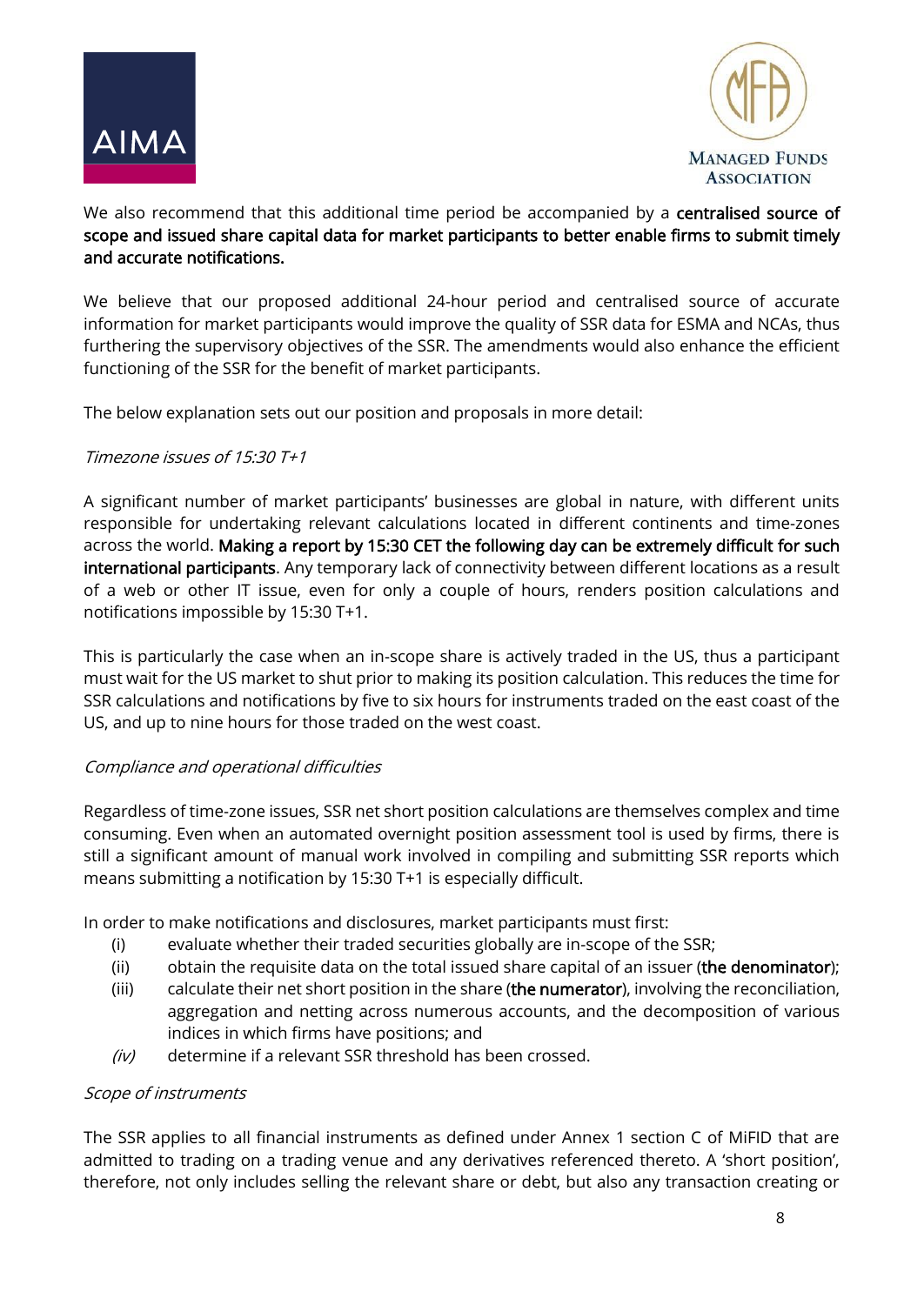



relating to another financial instrument that confers a financial advantage on the natural or legal person in the event of a decrease in the price or value of the share or debt instrument (e.g., options and other derivatives).

No reliable commercial service is available to assist firms in determining which equity or sovereign debt instruments are within scope of the SSR. There are already certain centralised EU scope resources contained within other legislative measures. For example, the ESMA list of shares admitted to trading on a regulated market under MiFID implementing Regulation No 1287/2006,<sup>13</sup> as well as the list under Article 4 of the Market Abuse Regulation (MAR) of financial instruments admitted to trading on a trading venue or for which a request for admission to trading has been made. However, these lists do not match the scope of SSR, with the former list too narrow<sup>14</sup> and the latter MAR list too broad.<sup>15</sup>. Our proposed solution is a specific centralised list of in-scope instruments for the purposes of the SSR.

#### Problems surrounding dual listings of third country shares

As we discuss above, the issue of dual listings of shares in the EU and US creates significant timezone difficulties for firms that actively trade in-scope instruments on US markets due to the need to wait for these markets to shut prior to making position calculations and preparing notifications.

Specific issues also regularly arise for third-country shares with a dual listing in the EU that may or may not appear on the Article 16 SSR exempted list for shares with a primary listing outside the EU. The Article 16 list has not always worked effectively and is infrequently updated. Our members have noted cases of EU and third-country companies merging and the new shares' primary trading venue being demonstrably in the relevant third-country, but the exempted list remaining un-updated three months later. There are also significant problems for third-country issuers' shares being unilaterally listed on small Multilateral Trading Facilities in Germany, thus falling technically within scope of SSR but not appearing on the Article 16 list despite the primary trading venue clearly being outside of the EU.

A specific centralised positive list of in-scope instruments for the SSR would enable Article 16 of the SSR to be deleted, thus eliminating the current dual-listing confusion by preventing shares with a primary listing outside of the EU from becoming subject to the SSR. An alternative solution would be to enable market participants to make a reasoned and documented assessment on objective grounds that they believe the primary trading venue of a particular share is outside the EU. Individual participants would need to justify their decisions when subject to periodic or ad hoc review by an NCA.

Inaccurate and unreliable issued share capital data

1

<sup>13</sup> [https://registers.esma.europa.eu/publication/searchRegister?core=esma\\_registers\\_mifid\\_sha](https://registers.esma.europa.eu/publication/searchRegister?core=esma_registers_mifid_sha)

<sup>&</sup>lt;sup>14</sup> It does not include shares admitted to trading on an MTF or sovereign debt instruments.

<sup>&</sup>lt;sup>15</sup> Including instruments for which a request for admission to trading has been made, as well as numerous other equity and nonequity instruments beyond shares and sovereign debt instruments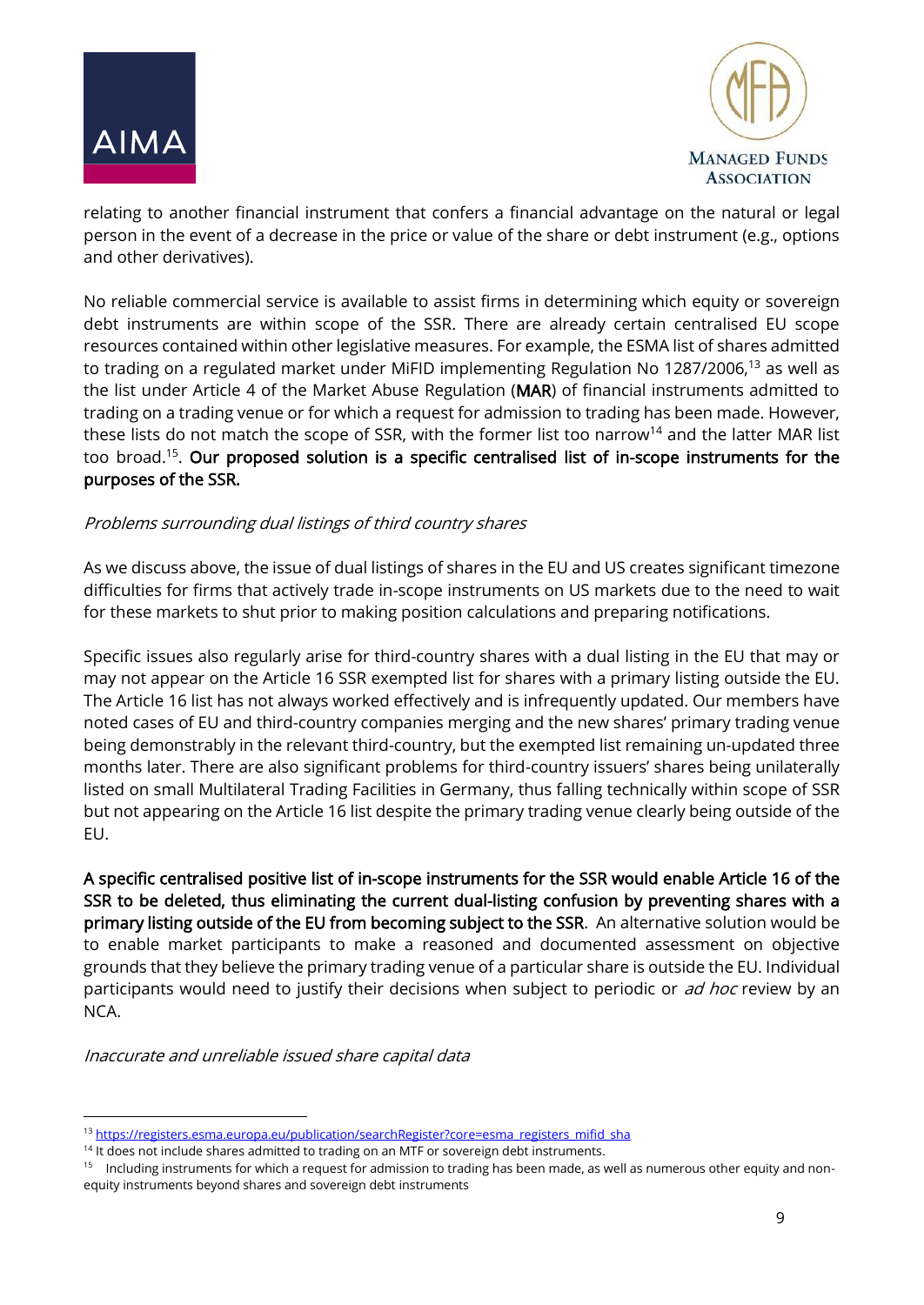



However, the most significant problem that can cause significant uncertainties and delays in short position notifications is that of erroneous issued share capital data. Market participants make every reasonable endeavour to obtain accurate and up-to-date information upon which to base their significant net short position calculations, however, there is currently no centralised source of issued share capital data for the purposes of the SSR. Both market based and NCA sources are often inaccurate. Despite this, market participants bear sole responsibility for any errors in that data.<sup>16</sup>

Market participants currently utilise data from a combination of regulatory data feeds, trading venues and issuers themselves to discover the issued share capital of an issuer. However, despite their best endeavours, the figures given to them by each source regularly do not match up.<sup>17</sup> The inconsistency in the data leads to uncertainty, delay and regulatory risk being incurred by a market participant when making a notification, or failing to make a notification as the case may be.

A key problem is that there is currently no obligation on issuers to provide an 'issued share capital' figure for the purposes of the SSR.<sup>18</sup> As there is no requirement on them, issuers may report on 'share capital' generally in annual reports or on their website, but they may be using a very different definition of 'issued share capital' to that envisaged by the SSR, in particular often lacking treasury shares. <sup>19</sup> Importantly, it is also completely within the issuer's discretion if or how frequently they publish issued share capital information. Market data providers such as Bloomberg and Reuters can only disseminate information the issuers themselves publish – their figures are, therefore, inherently unreliable. We also consider that the unique SSR figure of 'issued share capital' is somewhat strange and of little economic value for NCA supervision or the market beyond calculating SSR net short positions. If no obligation is imposed on issuers to publish accurate issued share capital data, we would strongly suggest amending the SSR to introduce an alternative denominator figure that issuers are already required to publish.

Certain NCAs have themselves recognised the difficulties of obtaining reliable data. There have been numerous instances of NCAs actively flagging where regulatory data has been wrong, for example, the Comisión Nacional Del Mercado de Valores (CNMV) took action in circumstances where securities had been included in an issuer's 'issued share capital' before the effective date of the new shares.<sup>20</sup> The Autoriteit Financiële Markten (AFM) has gone a step further and established a central register of share capital on its website for the purposes of both long and short position notifications - contacting firms that submit notifications based on erroneous regulatory data and directing them to instead use

<sup>&</sup>lt;sup>16</sup> Potentially incurring strict liability penalties from national competent authorities. Some national competent authorities are particularly strict in their enforcement, imposing strict liability fines in all circumstances of late or incorrect notification.

 $17$  This is often due to the differences in how quickly data is updated by issuers

<sup>18</sup> Whilst current EU transparency rules require that issuers publish total voting rights, there is no similar requirement under the SSR for issuers to publish total issued share capital. Article 15 of the Transparency Directive requires Issuers of shares on regulated markets to make disclosures of the total voting rights and any capital increases or decreases at the end of each calendar month during which a capital increase or decrease has occurred. No comparable obligation exists under SSR.

<sup>&</sup>lt;sup>19</sup> 'Issued share capital' for SSR purposes includes (a) all share classes; and (b) treasury shares, but such information is not systematically reported. Accordingly, it can be impossible to know if all share classes are being captured, how up to date this information is and whether any shares have been subsequently cancelled.

<sup>&</sup>lt;sup>20</sup> Earlier in 2016, the Comisión Nacional Del Mercado de Valores (CNMV) provided advice in relation to Banco Popular's capital increase due to data providers including those new securities in their issued share capital figures prior to the effective date of the issue. The CNMV distributed a circular being distributed informing participants that the new Banco Popular shares had been admitted to trading.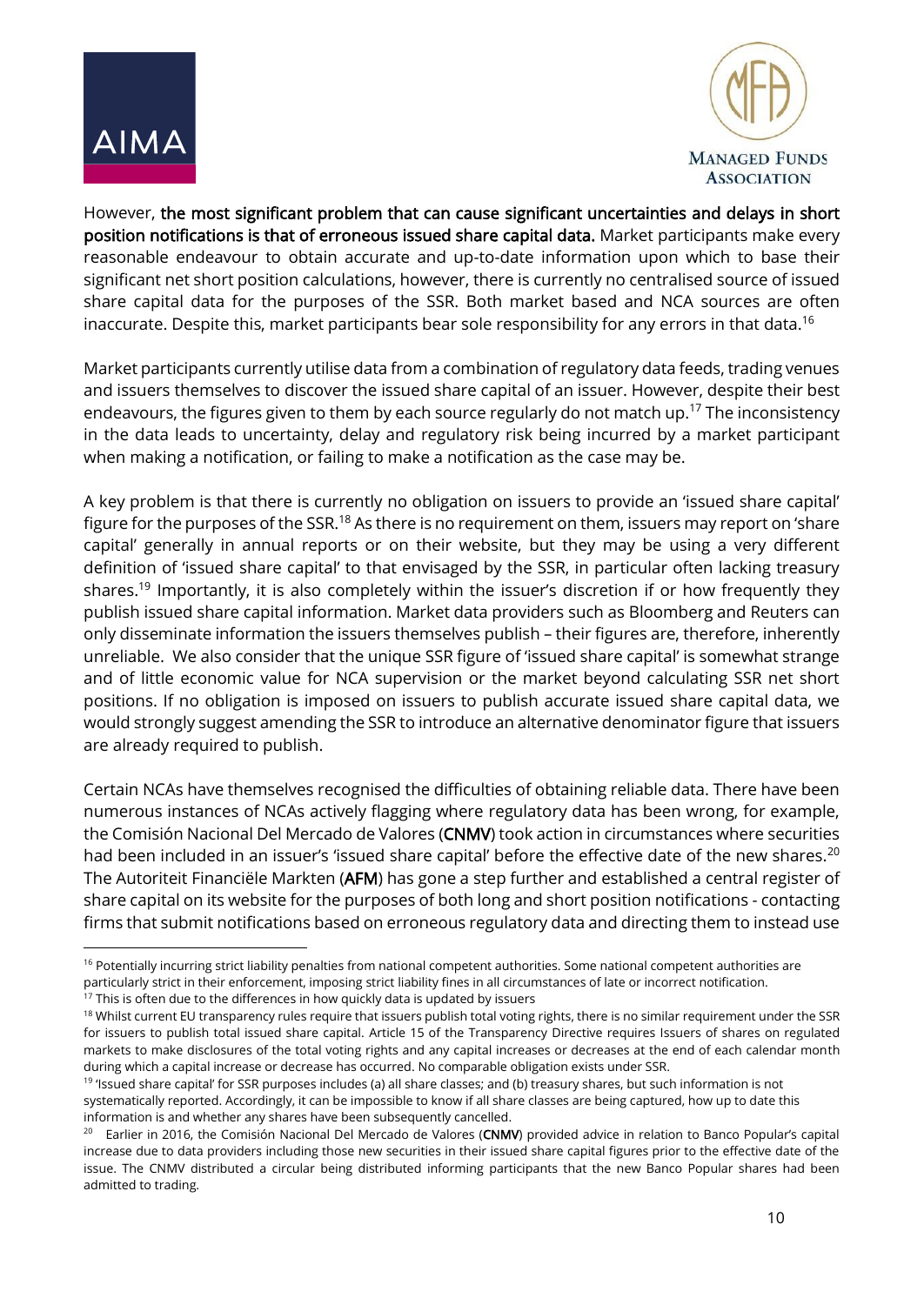



the share capital figures on the AFM website.<sup>21</sup> The AFM source, however, has met its own problems with data being out-of-date.<sup>22</sup>

AIMA and MFA propose a positive obligation requiring issuers to publish the issued share capital information necessary for SSR calculations and for ESMA to assemble, maintain and publish a single reliable data source in a machine readable format. In particular, we suggest this "golden-source" could be incorporated within the central notifications platform we discuss in our response to Question 16, below and the centralised SSR scope list proposed above. We note the positive example of the Netherlands demonstrates that such a list is possible and suggest that ESMA could provide a vital service by serving as the central repository for this information.

Such a centralised repository would complement the extension of the notification deadline until 15:30 on a T+2 basis. Nonetheless, if the deadline were not to be extended this centralised 'golden source' of issued share capital data would become even more critical to the ongoing application of the SSR.

As we proposed to the European Commission in October 2016, an alternative to introducing a list would be an amendment to the preamble of the SSR to confirm that compliance with Articles 5-8 of the SSR is on a "reasonable endeavours" basis only and that a participant will be held in compliance with the rules as long as they have acted on a reasonable basis by using an "accredited data source" to make the net short position calculation. An "accredited data source" could include: (i) a regulatory data feed – such as Bloomberg or Reuters; (ii) data from the relevant stock exchange on which the security is traded; (iii) an NCA's centralised register; or (iv) the issuer's website itself.

## Q15: Do you agree that the publication time should be changed at no later than 17:30 on the following trading day? Please elaborate.

Consistent with our concerns that market participants are not given sufficient time to evaluate whether their traded securities globally are in-scope of the SSR; obtain the requisite data on the denominator; calculate the numerator across numerous trading accounts; determine if a relevant threshold has been crossed; and compile and submit net short position notifications, AIMA and MFA empathise with the operationally difficult position of NCAs currently being required to publish relevant net short positions immediately. We therefore support the extra two hours proposed by ESMA for NCAs to publish those positions.

The potential consequences of too severe a timeframe was demonstrated on 24 January 2017 when the AFM accidentally published its entire list of historic private significant net short position notifications received under Article 5 of the SSR since 2012, instead of the public list of significant net short position disclosures it was due to publish under Article 6 of the SSR. We believe that a repeat

<sup>&</sup>lt;sup>21</sup> Available here: [https://www.afm.nl/en/professionals/registers/alle-huidige-registers.aspx?type=%7BF25D2CA1-B93C-4331-](https://www.afm.nl/en/professionals/registers/alle-huidige-registers.aspx?type=%7BF25D2CA1-B93C-4331-B025-85DF328CD505%7D) [B025-85DF328CD505%7D](https://www.afm.nl/en/professionals/registers/alle-huidige-registers.aspx?type=%7BF25D2CA1-B93C-4331-B025-85DF328CD505%7D)

<sup>&</sup>lt;sup>22</sup> Members have experienced issues with the AFM database itself being over 10 days out of date due to corporate actions not being taken into account.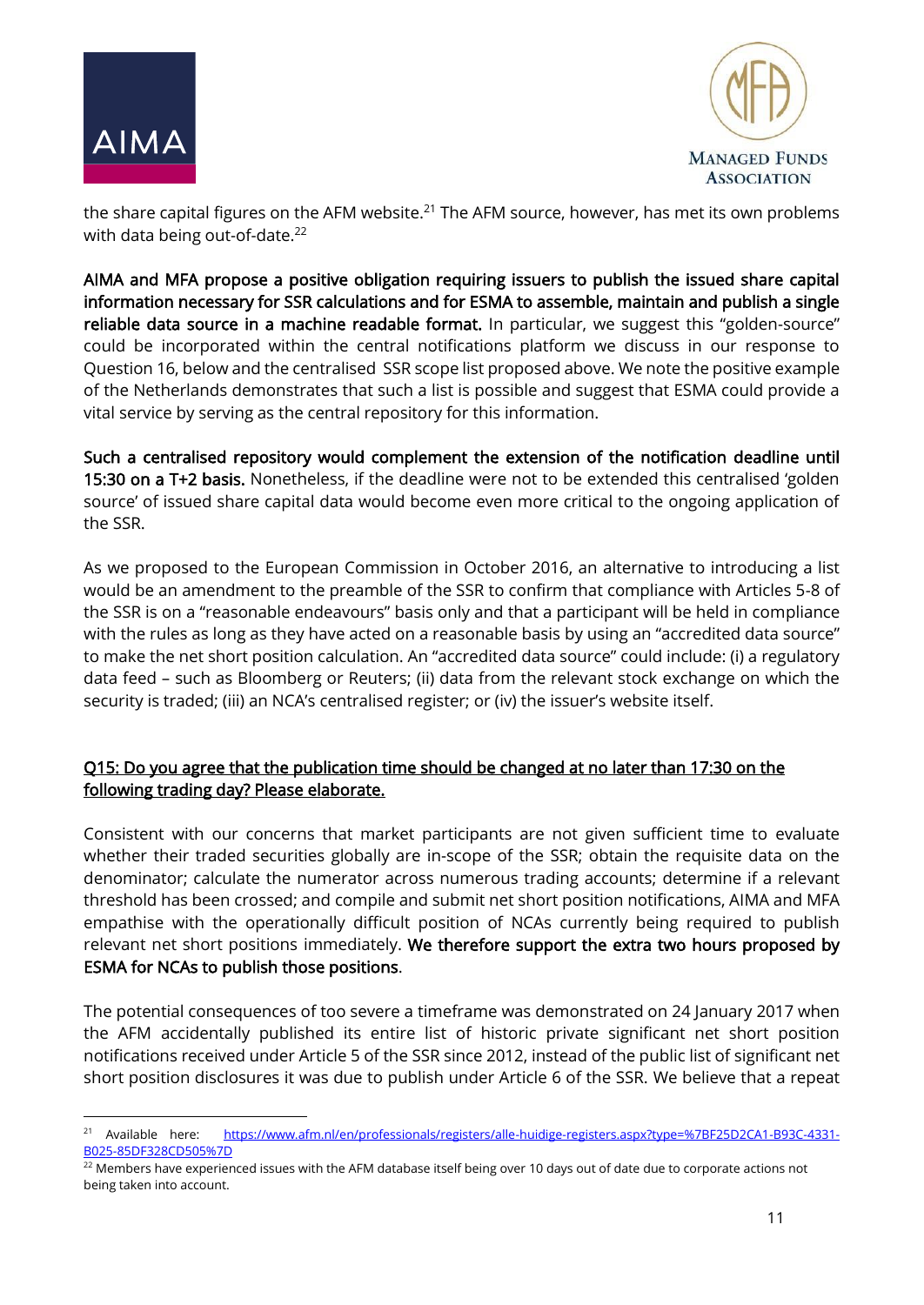



of such significant errors could be avoided by giving NCAs more time to publish the list of positions under Article 6 of SSR.

As per our response to Question 14 and our request to make position notifications T+2, we reiterate our strong belief that this should be 17:30 on a T+2 basis due to the need to offer market participants an extra 24 hours to make notifications.

Q16: What are your views on a centralised notification and publication system at Union level? Can you provide a quantification of the benefit of such centralised notification to your activity? What are your views on levying a fee on position holders to have access to and report through such a centralised system? Please elaborate.

AIMA and MFA are believe strongly that a centralised notification and publication system at EU level is essential and would make a significant positive difference to the accuracy of data for use by all NCAs, the ease of publication of such data by NCAs and the significantly lowered cost of reporting and data handling by both market participants and NCAs.

Market participants currently experience significant cost and complexity when seeking to comply with the SSR notification and disclosure obligations across different Member States due to the disparate methodologies and formats adopted by different NCAs. Each authority has implemented its own approach to receiving SSR short position notifications. Methodologies range from online platforms (as used by France, Germany and the Netherlands) – to email, fax and direct posting (used by other Member States such as the UK, Ireland, Sweden, Poland and Greece). Also, when required, the pre-approval processes to register with the relevant mechanism is often different across Member States. For example, the static data required regarding a reporting entity is often different and making changes to that data is often cumbersome.<sup>23</sup>

Certain Member States even require the use of multiple mechanisms. For example, the German Federal Financial Supervisory Authority (BaFin) receives private notifications through a web-based portal, but public disclosures through an entirely separate system - the Bundesanzeiger (Federal Gazette). The latter newspaper system requires multiple operational processes and duplication on the part of market participants and takes up to several weeks for approval to be obtained, which can lead to delays if the disclosure threshold is crossed quickly. The Bundesanzeiger also uses billing practices that are prone to errors and introduce unnecessary extra costs.<sup>24</sup> This results in a process that takes three times as long as the submission of a short position to BaFin.

AIMA and MFA suggest that a single centralised IT driven and uniform notification and disclosure mechanism for shares, sovereign debt and uncovered sovereign CDS would improve compliance rates by avoiding the need for each market participant to make notifications to numerous separate

<sup>&</sup>lt;sup>23</sup> In Denmark, a participant must change the contact email address each time that static data is changed in relation to the reporting entity.

<sup>&</sup>lt;sup>24</sup> Members have often been served with overlapping and/or duplicate invoices generated by Tesch Inkasso - the payment collection company for the Bundesanzeiger – which itself chases aggressively despite its own many errors.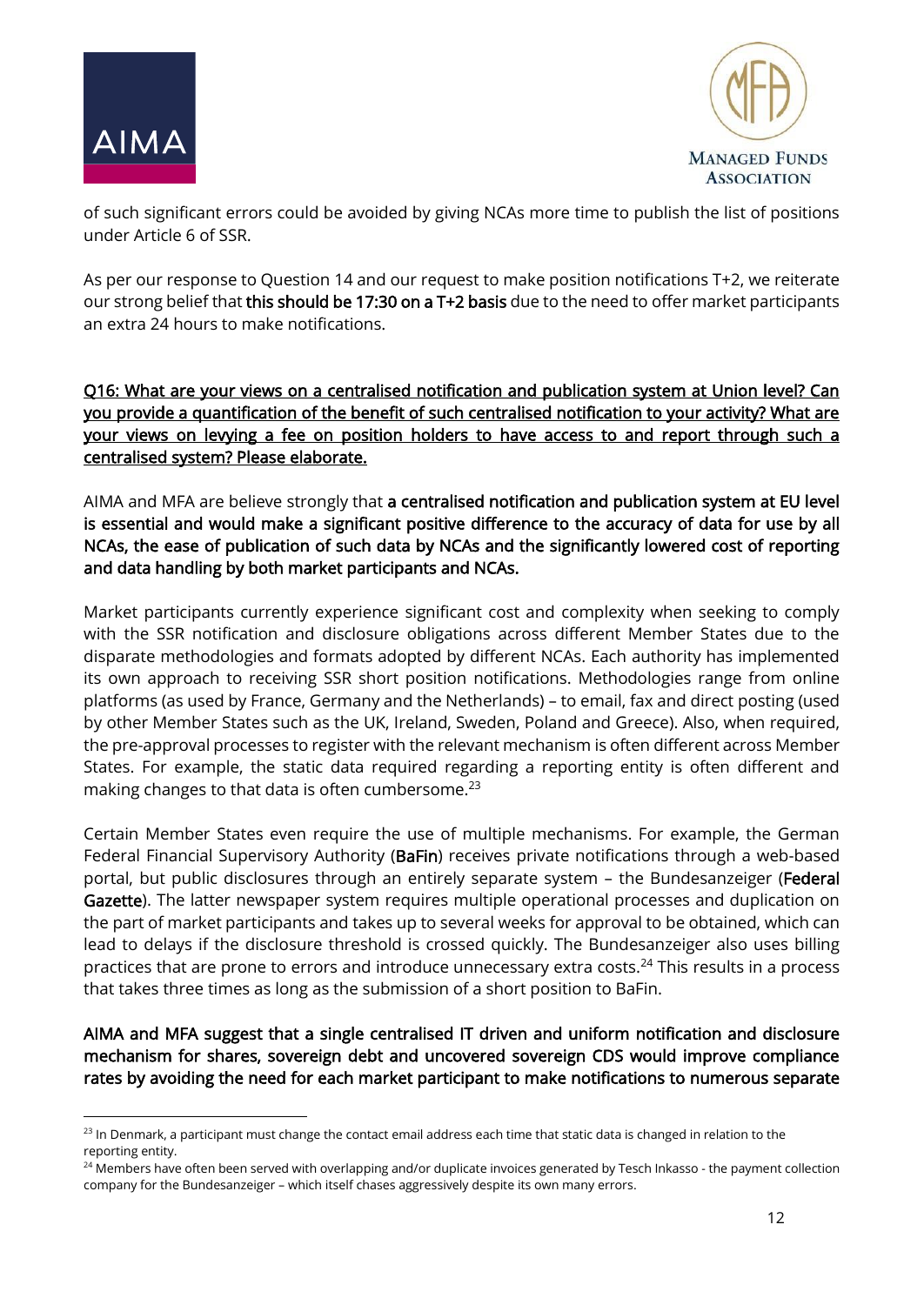



systems and a newspaper, introduce an efficient scalable solution to reduce operational burdens on NCAs and improve data quality. To this end, we would encourage ESMA to work with the European Commission and Member State NCAs to establish such a mechanism, linking it to the golden source of scope and issued share capital data provided by issuers we suggest in our response to Question 14 above. We believe that a centralised system could be readily accomplished, for example, through the establishment of a single website for pan-European notifications allowing single-batch uploading of notifications using a single file format. A centralised mechanism, alongside a golden source of denominator data, would benefit NCAs through enhanced data quality, reducing erroneous calculations and, if an error in the denominator data provided by issuers is detected, allowing for the efficient centralised cleaning of data rather than having to rely on each individual NCA to detect and amend their own received notifications.

We disagree that market participants would not want such a mechanism due to their sunk costs associated with multiple NCA mechanisms. The long term operational savings for each individual participant would massively outweigh any short term costs associated with updating internal systems. In particular, a centralised notification and publication platform would enable market participants to develop automated reporting systems to reduce the hours employees currently spend each day manually checking and submitting net short position notifications.

Our member firms are willing to pay a reasonable cost-based fee in order to obtain a centralised reporting platform and golden source of data. Current Member State platforms are not free, for example the German Federal Gazette charges €30 per public notification. AIMA and MFA, however, strongly recommend that the access fee be invoiced periodically rather than *per* notification. A per notification invoicing system such as that used by the German Federal Gazette would be extremely burdensome to administer both for ESMA and for market participants – with potentially hundreds of invoices being generated per firm over an annual period. Invoicing users on either a quarterly, semiannual or annual basis would make more sense operationally.

Should ESMA consider that this mechanism is unfeasible, we suggest that a standardised template and communication method at least be developed and implemented by all NCAs. This standard notification form and mechanism could be in Excel format with certain information tailored to the relevant NCA - such as logo and contact details. The single communication method of these Excel files could be through email, which would permit our members to develop more automated solutions to the compilation and submission of notifications than is currently possible.

## Q17: Which other amendments, if any, would you suggest to make the notification less burdensome?

As we note in our response to Question 14, AIMA and MFA believe strongly that a centralised data source containing the in-scope instruments and issued share capital data would make notifications far less burdensome, with a relevant obligation on issuers to regularly publish such issued share capital data for the purposes of the SSR.